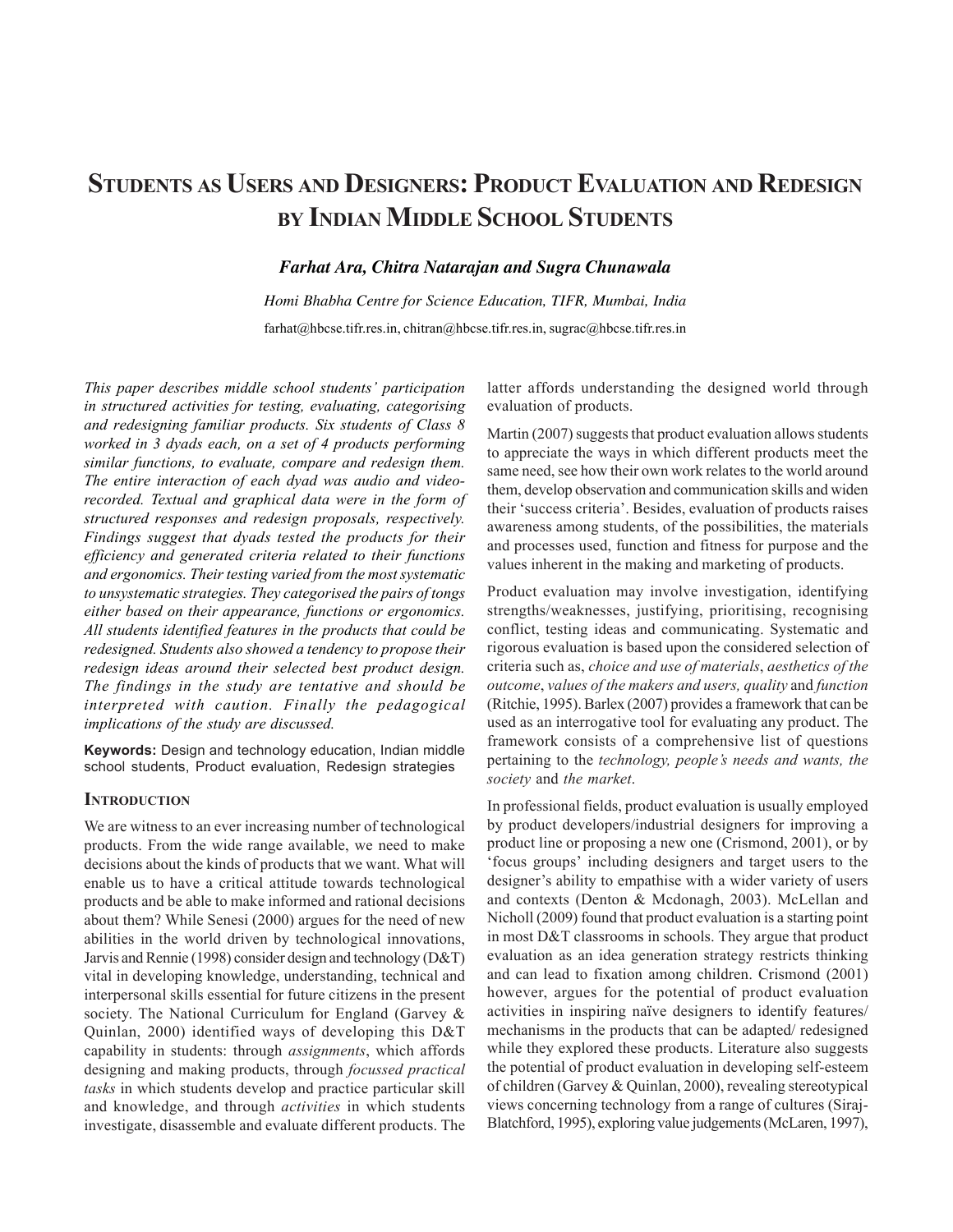developing technological literacy (Martin, 2007), identifying underlying socio-cultural factors influencing design (Moalosi, Popovic, & Hickling-Hudson,2007), identifying strategies used by students while exploring unfamiliar products (Ara, Natarajan, & Chunawala, 2009).

# **THE STUDY: AIM AND MOTIVATION**

The activity described in this paper was inspired by Crismond's (2001) study. However, while Crismond worked with designers, our study is with middle school students, without D&T in their curriculum. While Crismond observed how the designers learnt and used science concepts while investigating and redesigning products, our study aimed to explore the nascent criteria that students use while evaluating everyday products. Our study also aimed to explore the strategies employed by the students in testing and redesigning the products. The motivation for this study came from our previous work with 25 middle school students who worked in groups to identify the functions of 3 unfamiliar knife sharpeners (Ara et al., 2009). The present work was undertaken to study fewer children (working in dyads, instead of in groups) and explore students' evaluative, testing and redesigning strategies of familiar products.

# **RESEARCH QUESTIONS**

The following research questions guided the study:

- 1. What do students employ while testing a given set of familiar products?
- 2. What criteria do students generate while categorizing the given products?
- 3. What criteria do students generate for evaluating the given products?
- 4. What strategies do students employ while redesigning the given products?

#### **METHODOLOGY**

This was a small qualitative study, wherein students were interviewed in detail and their activities and discussions observed and recorded.

#### *Sample*

The student sample for the study was drawn from a school located in the vicinity of the researchers' institution in Mumbai. The sample consisted of 6 students (2 girls and 4 boys) from Class 8 (13-14 years of age). Students' participation in the study was voluntary. The language used by the researcher was English. Students were requested to work in single sex dyads. For the convenience of transcription, each student in all the dyads was labelled as either 'a' or 'b'. The student sitting on the right of the researcher was labelled as 'a' while the one sitting on the left as 'b'. For example, in dyad 1, the 2 students were labelled as D1a and D1b.

#### *Products used in the study*

A set of 4 products meant for similar functions (utensil lifting tongs), were used in the study (Figure 1). A pair of utensil lifting tongs is commonly known as *pakkad* in the national language (Hindi). These are commonly used in Indian kitchens for holding and lifting hot utensils without handles. The 4 pairs of tongs were labelled as  $T_A$ ,  $T_B$ ,  $T_C$  and  $T_D$ . While  $T_A$ ,  $T_B$ and  $T_p$  had only one structural configuration,  $T_c$  could be rotated through 360 degrees to get another configuration which enabled lifting different kinds of utensils.



**Figure 1:** Artefacts used in the study with their working mechanisms

# **PROCEDURE AND DATA COLLECTION**

The entire activity was carried out for 2/3 hours per day over 3 days. Each day only one dyad met the researcher after school hours. The 4 products were shown to the students and a sequence of activities was carried out as described below.

*Identifying the functions of the given products and testing them***:** Students were asked to identify the functions of the given products. They observed/handled the pairs of tongs and suggested functions for each pair of tongs. If the function of at least one pair was guessed correctly, they were allowed to test the tongs on different kinds of utensils provided to them.

*Categorising products***:** Students were asked to group the given pairs of tongs and provide reasons for their sorting. The aim of this activity was to identify the criteria that students use to classify the products and whether they were based on superficial or functional features.

*Comparing products***:** In this phase students were asked to compare the tongs in each group that they had formed and suggest reasons for considering one pair better than the other/s.

*Redesign:* Students were asked to suggest improvements and redesign any or all of the four given pairs of tongs by sketching on paper.

Each student had to respond to a questionnaire individually, although they could discuss between themselves. Textual and graphical data were collected in the form of structured and semi-structured responses and redesign proposals, respectively. Students were also requested to think aloud. The entire interactive session with each dyad was audio and video recorded. Portions of the video were transcribed and corroborated with the written responses.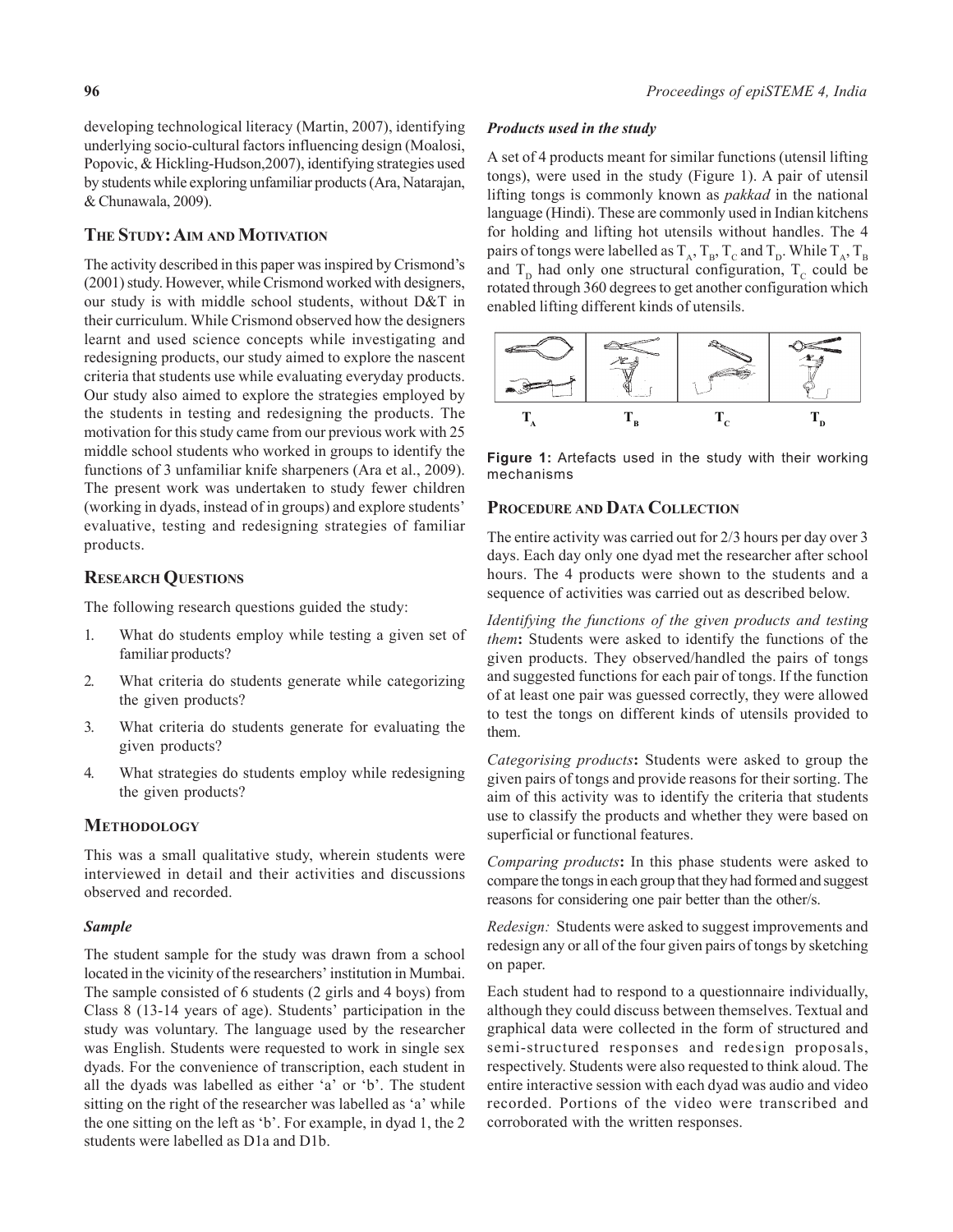# **RESULTS**

# *Identifying the functions of the given products and testing them*

Students in this phase were asked if they were familiar with the 4 products presented to them. Of the 4 pairs of tongs,  $T_p$  the most familiar (known to all dyads) and  $T_A$  the least familiar (known to only dyad 3, the girl dyad, who was familiar with all the 4 pairs of tongs). Students were expected to suggest/ predict the intended functions of the given tongs. While identifying the functions of the tongs, dyads 1 and 2 employed what we call *cognitive* and *handling* strategies (Ara et al., 2009). They used cognitive strategies such as suggesting ideas ( $T_A$  is for digging'), using analogy ( $T_D$  is similar to a pair of pliers'), and handling strategies such as probing the tongs with whatever was available at the moment (e.g. holding a pencil or one's own t-shirt with  $T_{\lambda}$ ).

### *Testing the products*

A skill very closely related to evaluation is testing (Gustafson, Rowell, & Guilbert, 2000). Testing could involve: 'testing the performance of a product'; 'conducting trials', or 'assessing the effectiveness of a product' (Johnsey, 1995). In this phase, students were provided with 4 kinds of utensils-smaller rimmed and rimless, larger rimmed and rimless utensils. The aim of this phase was to allow students to test the pairs of tongs on the utensils. The 4 pairs of tongs were tested by the researcher on the 4 utensils to check for their ease of handling (Table 1).

| Abstracted view of utensils<br>Pairs of tongs | small rimless |   | small rimmed |   | large rimless |  | large rimmed |  |
|-----------------------------------------------|---------------|---|--------------|---|---------------|--|--------------|--|
| $T_{A}$                                       |               |   |              |   |               |  |              |  |
| $T_B$<br>(2 orientations)                     |               | Χ |              | Χ |               |  |              |  |
| $T_c$<br>(2 configurations)                   |               | Χ |              |   |               |  |              |  |
| $T_{\rm p}$                                   |               |   |              |   |               |  |              |  |

**Table 1:** Pairs of tongs tested on utensils to check for ease of handling (tested by researcher)

Thus,  $T_A$  could lift only small rimmed utensil, while  $T_D$  could lift all the 4 utensils.  $T_B$ , in one of its orientations (flat side inside the utensil) could lift all 4 while in the other orientation (round side inside the utensil) could lift none. Similarly  $T_c$  in one configuration could lift all 4 utensils while in the other configuration (rotated through 360 degrees) could lift the rimmed utensils only.

| Variable 1<br>(pair/s<br>of tongs) | Variable 2<br>(kind/s of<br>utensils) | Labelled<br>as | Dyads who used it                                     |
|------------------------------------|---------------------------------------|----------------|-------------------------------------------------------|
| 1                                  | 1                                     | $1$ on $1$     | dyad 2                                                |
|                                    | 2                                     | $1$ on $2$     | dyad 1                                                |
|                                    | 4                                     | $1$ on $4$     | dyad $1 \&$ dyad $2$<br>(twice at different<br>times) |
| $\mathbf{2}$                       | 1                                     | $2$ on $1$     | dyad 1 (twice at<br>different times)<br>& dyad 3      |
|                                    | 2                                     | $2$ on $2$     | dyad 1                                                |
| 3                                  | 1                                     | 3 on 1         | dyad $1 \&$ dyad $2$                                  |
| 4                                  | 1                                     | 4 on 1         | dyad 2                                                |
|                                    | 4                                     | 4 on 4         | dyad 3                                                |

**Table 2:** Testing strategies and their frequency of use by the 3 dyads

The testing strategies of the 3 dyads differed slightly. These strategies spread across the entire activity. Of the 16 possible testing options, 8 were used by the students in the study (Table 2). These varied from the most systematic testing strategy i.e. testing the 4 pairs of tongs on the 4 kinds of utensils (dyad 3) to unsystematic/discrete strategies such as testing only 1 pair of tongs on only 1 kind of utensil and judging about its effectiveness (dyad 2)

An important point to note is that the most 'systematic' testing strategy may not be the most optimal strategy. For instance, a student may visually notice that  $T_A$  cannot lift rimless utensils without actually testing it. Also the unsystematic strategies were used by some students to check their predictions about the effectiveness of particular pair/s of tongs in lifting particular kind/s of utensil/s. For example, dyad 2 students checked their predictions about the efficiency of  $T_B$  in lifting a heavy small rimmed utensil after filling it with water. Often each individual in a pair tested the tongs independently with the other partner watching. Both dyads 1 and 2 students were not very methodical in the beginning, but later used systematic testing. An important thing to observe was that though students in dyads 1 and 2 used unsystematic strategies, all the discrete strategies used by them taken together compensated for the limitation in one strategy.

Dyad 3 were systematic from the beginning. It was also observed that though dyads 1 and 2 tested the bigger utensils they did not include the size or weight as the criteria for evaluating the tongs in the later phase. Nonetheless, all the 3 dyads used the evidence acquired during testing, in generating both the categorising and evaluative criteria.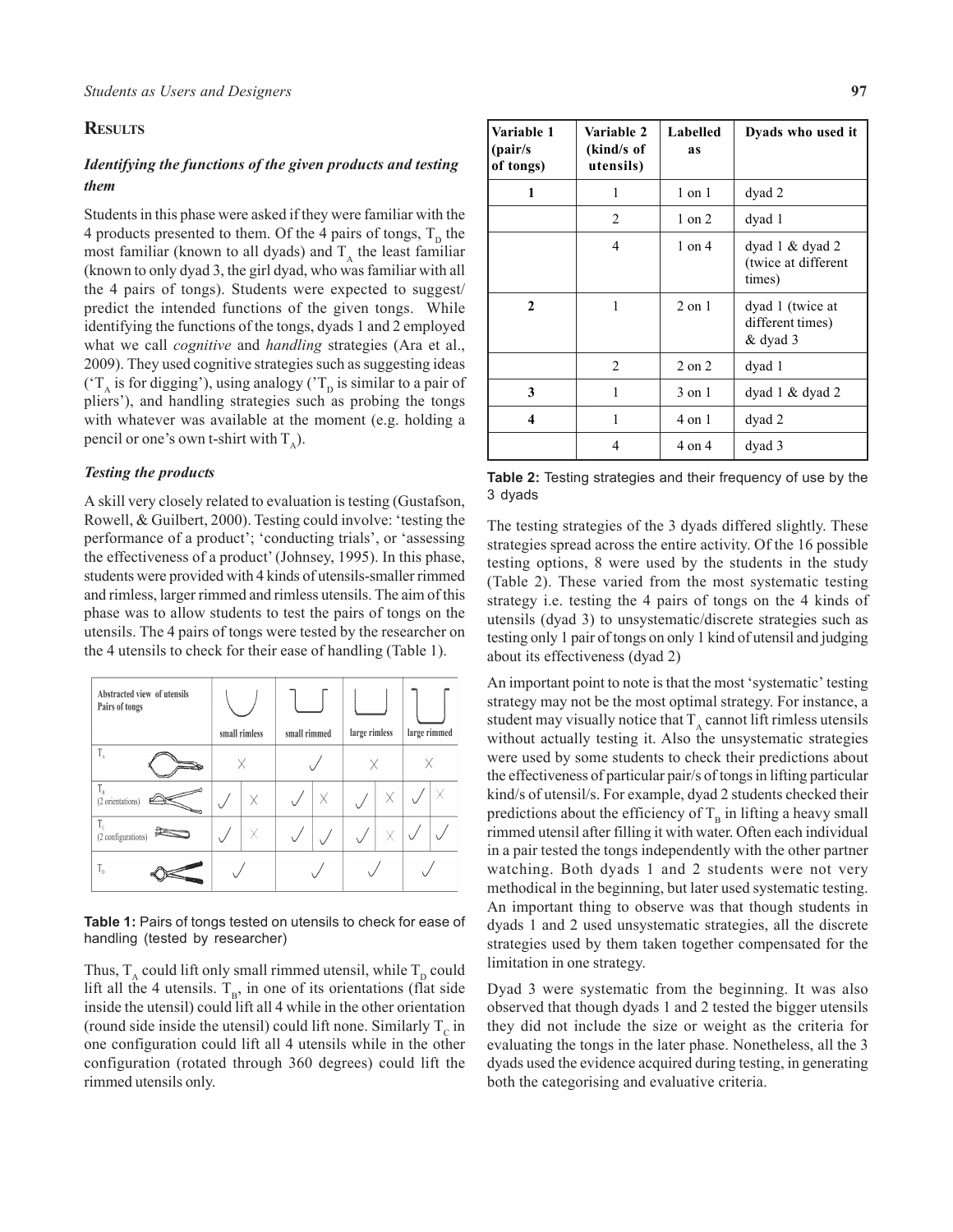# **CATEGORISING THE PRODUCTS**

While sorting the nut crackers and bottle openers, Crismond's sample of designers generated several criteria (Crismond, 2001). The criteria used by the naïve teams were *familiarity, appearance* and *body parts* employed to use the devices. The novice teams sorted on the basis of which devices converted *rotary motion into translational motion.* The expert teams' criteria involved *engineering concepts, rational physics principles,* and a list of criteria such as *durability, manufacturability, quality of performance, complexity of design, context of uses.*

In the present study it was found that all the dyads sorted  $T_{\text{B}}$ and  $T<sub>p</sub>$  together based on different qualifying criteria. Table 3 indicates the 3 dyads' criteria to classify the tongs.

As indicated in Table 3, dyad 1 classified  $T_p$  and  $T_p$  on the basis of only 1 criterion; *appearance,* dyad 2 used 2 criteria, the qualifying criterion being *function* (which utensils they could lift), and an additional criterion of *materials.* Dyad 3 used *ergonomics* (having a good grip) as their qualifying criterion and the additional criteria of *functions* and *materials.* While dyads 1 and 2 formed 3 groups and sorted  $T_A$ and  $T_c$  individually, dyad 3 formed only 2 groups by placing  $T_A$  and  $T_C$  together on the basis of *ergonomics* and *functional* criteria.

# *Comparing products*

All evaluation depends on the ability to make comparisons (Baynes, 1992). These comparisons could begin by asking questions such as 'Which product works best? Looks best? Is most reliable?' etc. In this activity students had to compare the tongs in the groups formed by them and give reasons for considering one better than other/s. Dyads 1 and 2 had only one group which included 2 pairs of tongs  $(T_{\text{D}} \& T_{\text{B}})$  while dyad 3 had 2 such groups -  $(T_{\text{D}} \& T_{\text{B}})$  and  $(T_{\text{A}} \& T_{\text{C}})$ .

Dyads 1 and 2 considered  $T<sub>p</sub>$  better than  $T<sub>p</sub>$ , on the basis of nearly similar criteria, namely *functional efficiency* (e.g. 'can carry all utensils better'), *multi-functionality* ('can be used for breaking/joining wires or holding/turning chapattis'), and *ergonomics* ('should have a plastic handle' and 'better grip'). Dyad 3, in contrast, suggested that  $T_B$  was better than  $T_D$  on the basis of only one criterion, *functional efficiency* (e.g. small gap will hold the rimmed utensils tightly or chances of slippage in  $T<sub>p</sub>$  due to the presence of serrations on the inner side of the gripping part). Besides, dyads 1 and 2 also used another important *ergonomic factor* to suggest the problems with  $T_{\text{B}}$ . For instance, while the flat-round gripping part of  $T_B$  was intended for a better grip (as suggested by dyad 3 and its design), dyads 1 and 2 considered that a user required some time to consider which side of  $T_B$  (flat or round) should be placed inside the utensil for better holding and may therefore be unsafe when used in haste. In the second group proposed by dyad 3,  $T_c$  was preferred over  $T_A$  because of its *functional efficiency* in lifting both rimmed and rimless utensils.

# *Redesigning*

Students were given the option to redesign any tongs that they thought needed improvement. They were asked to sketch both the original and redesigned versions of the tongs. All the dyads chose to redesign  $T_A$   $T_B$ . Redesigning was done independently by each student. However, each student integrated the ideas generated during the evaluation phase. As improvements, students either suggested *addition of a new component* or *modification* in their redesigns.

|        | Group 1       | <b>Basis for categorisation</b>                                                         | Group 2                   | <b>Basis for categorisation</b>                                          | Group3 |
|--------|---------------|-----------------------------------------------------------------------------------------|---------------------------|--------------------------------------------------------------------------|--------|
| Dyad1  | $T_B$ , $T_D$ | have similar structures (appearance)                                                    | $\mathbf{1}_{\mathrm{A}}$ |                                                                          | $T_c$  |
| Dyad 2 | $T_B$ , $T_D$ | for carrying rimmed and rimless<br>utensils (functions)                                 | $T_A$                     |                                                                          | $T_c$  |
|        |               | made from metals ( <i>materials</i> )                                                   |                           |                                                                          |        |
| Dyad 3 | $T_B$ , $T_D$ | have good grips (ergonomics)                                                            | $T_{A}$ , $T_{C}$         | do not have good grips (ergonomics)                                      |        |
|        |               | for carrying big and small, light and heavy,<br>rimmed and rimless utensils (functions) |                           | for carrying utensils which can easily<br>fit in them <i>(functions)</i> |        |
|        |               | made from same material <i>(materials)</i>                                              |                           | chances of slippage <i>(ergonomics)</i>                                  |        |

**Table 3:** Categories formed by each dyad with their basis for categorisation (words in italics are researchers' interpretation of students' criteria)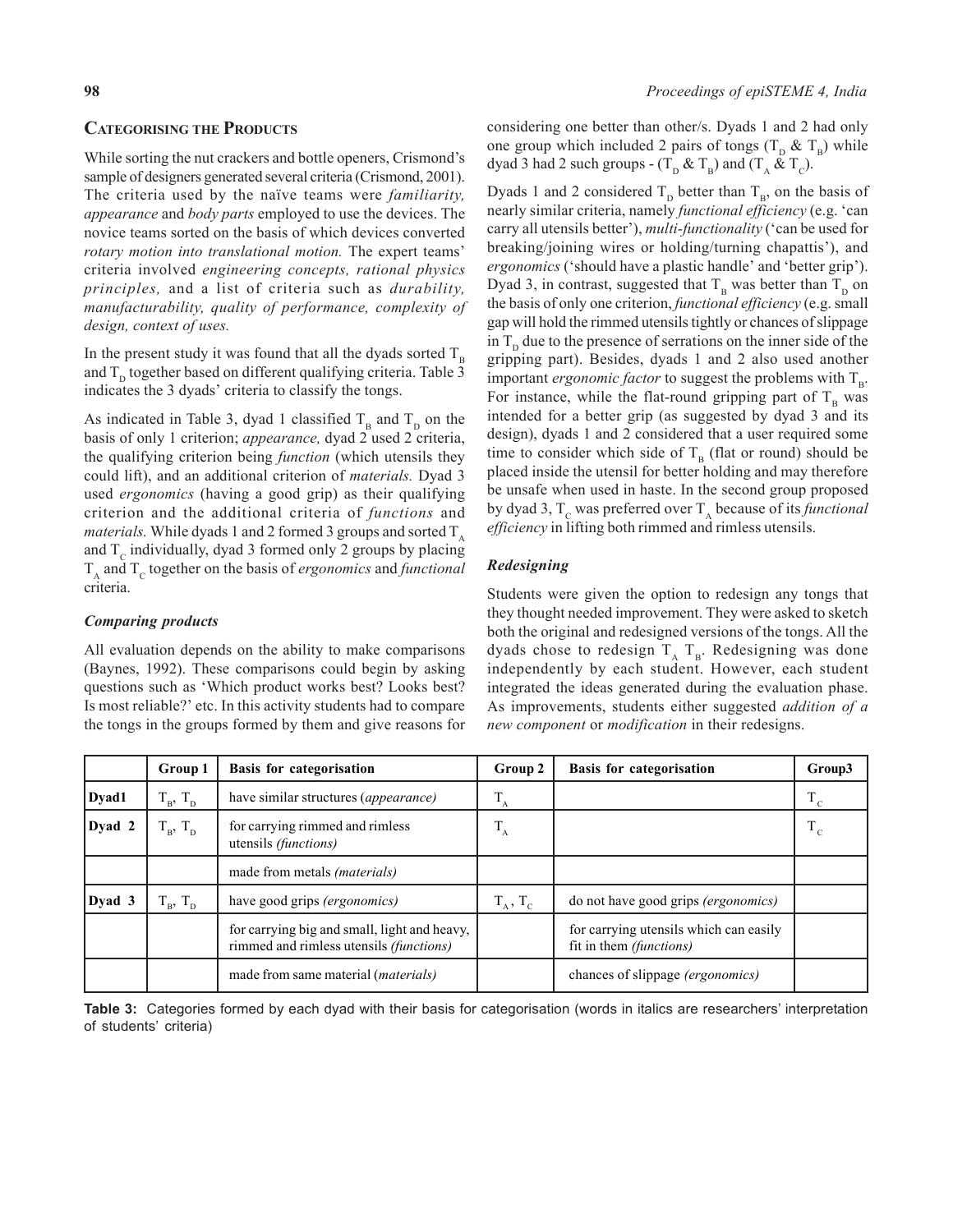

**Table 4:** Redesign suggestions by each dyad; Original (left/ top) & Redesigned sketches (right/bottom) (changes shown by arrows) [parts: added (+); removed (-); modified (\*)]

Using their experience and insights gained through the testing of the tongs, students redesigned their selected pairs of tongs by assuming the user's point of view. They mainly focused on achieving *functional efficiency* and providing better *ergonomics* users while using the tongs. Besides, students who were redesigning  $T<sub>B</sub>$  tended to adopt a *linear redesign process* (non-iterative) by proposing their redesign ideas around their selected best design, i.e.  $T_D$ . Hence  $T_B$  in the redesigned version actually became  $T_{\text{D}}$ . Dyads 1 and 2 redesigned  $T_A$  by making it similar to  $T_D$  (Table 4). Dyad 3 suggested some radical changes while redesigning  $T<sub>A</sub>$  such as, *modifications* in the size of the gripping part for lifting/ carrying heavier utensils, *adding* an adjustable clamp or clip to adjust the size of the gripping part (not shown graphically but suggested in writing), and *adding* a plastic or leather cover on the handles. They also suggested increasing the gap between the gripping parts of  $T_B$  to enable lifting of heavier and bigger utensils (Table 4).

# **CONCLUSIONS**

The present study reveals middle school students' varied strategies for testing, categorizing, evaluating and redesigning 4 pairs of utensil lifting tongs. Of the 4 pairs of tongs provided  $(T_A, T_B, T_C, \& T_D)$ , all the 3 dyads were familiar with the function of  $T_{\text{D}}$ , while  $T_{\text{A}}$ , the least familiar pair of tongs. Students checked their predictions about the effectiveness of different pairs of tongs in lifting different kinds of utensils and a few strategies for testing the pairs of tongs ranging from systematic (testing all the 4 pairs of tongs on all the 4 utensils and concluding

about its performance) to unsystematic strategies (testing one pair of tongs on only one kind of utensil and concluding about its performance). While studying students' (ages 5-14 years) ideas about how to test structural strength (in the pictures of two bridges), Gustafson et al., (2000) found at least 5 categories of responses but did not find any sequential stages of understanding 'fair' testing through which children progress. They suggest that children, in fact, may show many unanticipated routes to arriving at a full understanding of 'fair' testing.

All dyads used the data obtained during testing in generating both the categorising and evaluative criteria. The 3 dyads sorted  $T_B$  and  $T_D$  into one group based on different qualifying criteria. While dyad 1 classified  $T_B$  and  $T_D$  on the basis of *appearance,* dyad 2 used the criteria of *function* and *materials* and dyad 3 used *ergonomics*, *functions* and *materials* (the first criterion being the qualitative criteria in each case)*.* While dyads 1 and 2 formed 3 groups and sorted  $T_A$  and  $T_C$ individually, dyad 3 formed only 2 groups by placing  $T_A$  and T<sub>c</sub> together on the basis of *ergonomics* and *functional* criteria.

Of the 2 pairs of tongs ( $T_B$  and  $T_D$ ) dyads 1 and 2 found  $T_D$ better while dyad 3 considered  $T_B$  better. The 3 dyads came up with several criteria to compare the products. Dyads 1 and 2 used a variety of criteria for evaluation, such as *functional efficiency*, *multi-functionality* and *ergonomics*, while dyad 3, considered  $T_p$  better on the basis of only *functional efficiency*.

In the redesigning activity, the tongs redesigned were  $T_A T_B$ by each member of the dyad. As improvements, student either suggested addition of a new component in their redesign or suggested modification. All the 3 dyads seemed to have assumed the perspectives of users and mainly focused on achieving functional efficiency and providing better ergonomics to users while using the tongs. Dyads 1 and 2 adopted a linear approach to redesign and also tended to propose their redesign ideas around their selected best design, i.e.  $T_p$ . Even in case of  $T_A$ , dyads 1 and 2 redesigned  $T_A$  by making it similar to  $T<sub>D</sub>$ . However, dyad 3 suggested more radical changes while redesigning  $T_A$ . They incorporated their insights obtained during the investigation and testing phases and tried to incorporate all the utensils provided (bigger/smaller, rimmed/ rimless). Redesign activities provided opportunities for students to critically select features in the products that could be improved.

This being a qualitative study, the results should be interpreted with caution as the findings are tentative. A large number of cases may help in confirming the trends, while a variety of utensils may reveal different strategies. Repeating the study with other products would be enlightening.

#### **IMPLICATIONS**

Product and testing involves complex cognitive demands (Gustafson et al., 2000) since they require the ability to form mental models against which to make informed judgment and employ appropriate evaluation criteria (Anning, 1994).